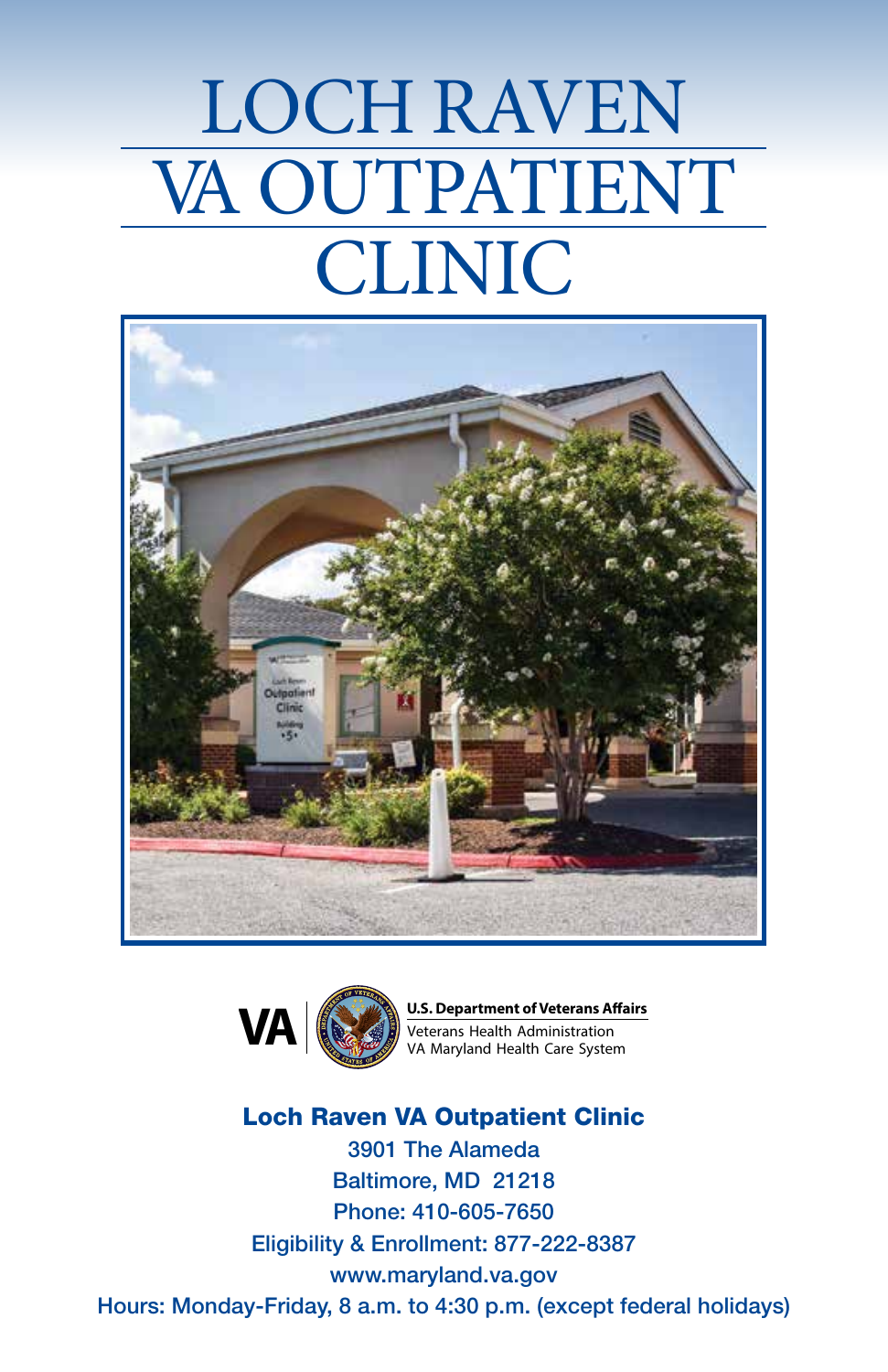# **Welcome to the Loch Raven VA Outpatient Clinic**



The Loch Raven VA Outpatient Clinic, which is part of the VA Maryland Health Care System, offers health care services coordinated by experienced and compassionate primary care providers and support staff who specialize in delivering personalized attention to Veterans. The clinic provides general outpatient care, preventive health and education

services, various medical screenings, and referrals to specialized programs and inpatient services available throughout the VA Maryland Health Care System.

# **Patient Information**

#### **Services**

- Anticoagulation Clinic
- Audiology
- Compensation & Pension
- Dermatology
- Diabetes/Endocrine
- Driver Rehabilitation
- Lab
- Low Vision
- Mental Health
- Nutrition
- Optometry
- Physical Medicine & Rehabilitation
- Podiatry
- Primary Care
- Radiology
- Social Work
- Traumatic Brain Injury (TBI)
- Women's Health

## Enrolling for VA Care

| Online:          | Visit www.va.gov and click on the "Apply now for VA health care."                                                                                             |
|------------------|---------------------------------------------------------------------------------------------------------------------------------------------------------------|
| <b>By Phone:</b> | Call 877-222-8387<br>Monday through Friday between 8 a.m. and 8 p.m.                                                                                          |
| <b>By Mail:</b>  | Visit www.va.gov/health-care/how-to-apply/ and click on<br>"Download VA Form 10-10EZ" to print and fill out the application for<br>VA health care enrollment. |
|                  | Mail the completed form to:                                                                                                                                   |
|                  | <b>Health Eligibility Center</b><br>2957 Clairmont Road, Suite 200<br>Atlanta, GA 30329                                                                       |
| In Person:       | You can drop off a completed 10-10EZ at the Loch Raven VA Outpatient<br>Clinic Monday through Friday between 8 a.m. and 4:30 p.m.                             |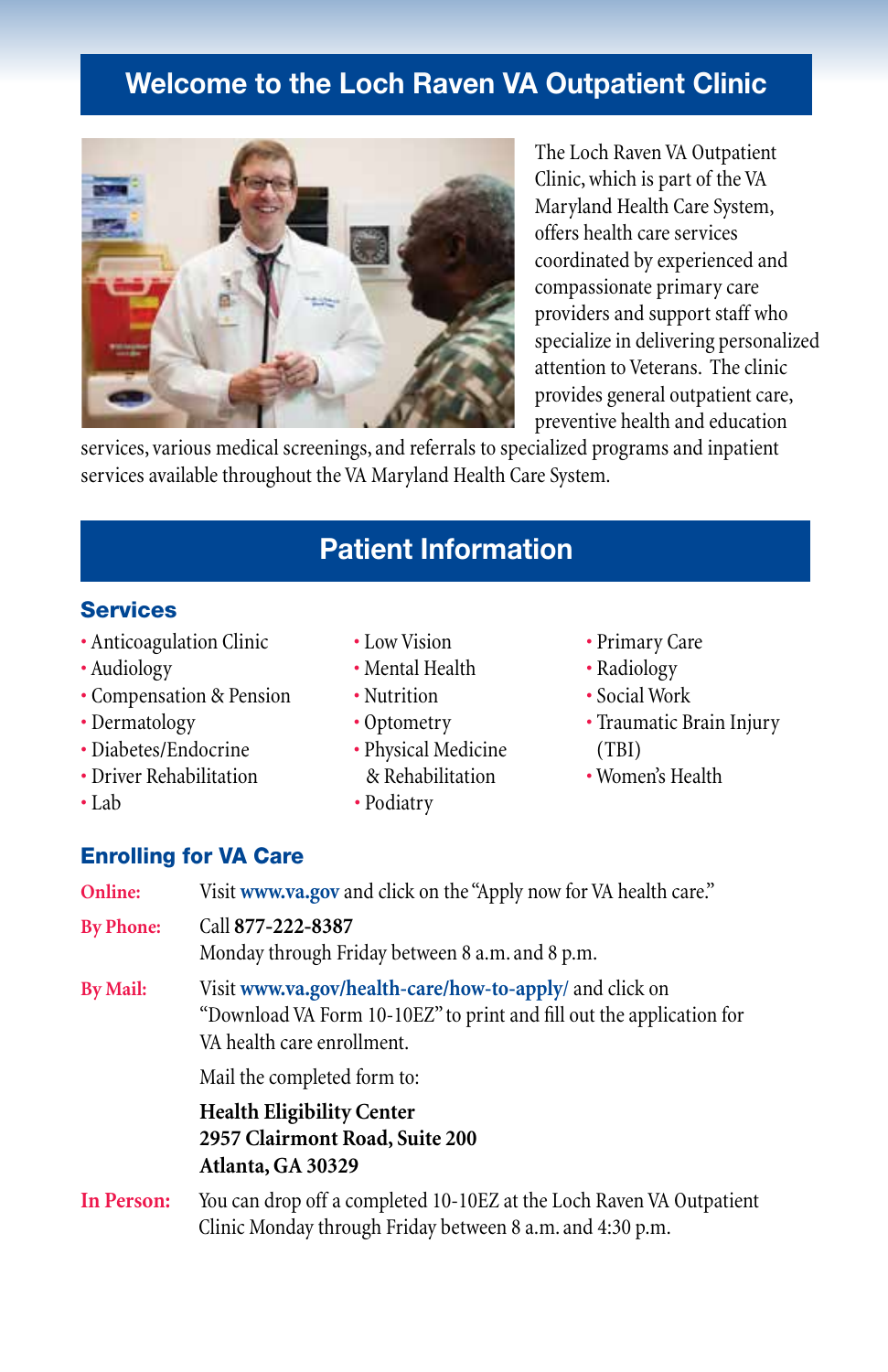#### Appointments

- Call **410-605-7333** Monday through Friday between 7:30 a.m. and 4:30 p.m. to schedule, change, cancel or confirm a clinic appointment.
- If you cannot make your scheduled appointment, please call to cancel or reschedule at least 24 hours in advance. This allows another Veteran to use your appointment time.
- Walk-in appointments are accommodated in as timely a manner as possible.

#### Prescription Refills

**By Phone:** Call **410-605-7395** (24 hours a day, 7 days a week)

**Online:** Visit **www.myhealth.va.gov**

**By Mail:** Fill out and sign your refill request form and use the return mailing label provided to mail the form to the appropriate outpatient pharmacy.

#### Emergency Care

- If you have a life-threatening emergency, call **911**.
- Once a Veterans' immediate emergency medical care needs have been addressed, the Veteran, a family member, friend or hospital staff member should call VA's National Emergency Notification Center at **844-724-7842** within 72 hours.

#### Urgent Care

- VA offers urgent care services to eligible Veterans at in-network urgent care clinics in the community. You can use VA's urgent care benefit to treat minor injuries and illnesses that are not life-threatening.
- For a listing of in-network urgent care providers in your community, visit **www.va.gov/find-locations/** or call VA's Office of Community Care at **877-881-7618** Monday – Friday between 8 a.m. and 4:30 p.m.

#### Telephone Care Line

- If you have a medical concern or question after hours, call the Telephone Care Line at **800-865-2441**. Trained professionals are available 24 hours a day, 7 days a week to answer your non-emergent, health care questions.

#### Veterans Crisis Line

- If you are having thoughts of hurting yourself or you want to speak with a mental health professional, call the Veterans Crisis Line 24 hours a day, 7 days a week at **800-273-8255**, and **press 1**.

#### Hours of Operation

Monday through Friday from 8 a.m. to 4:30 p.m. (except federal holidays).

#### Parking

There is plenty of free parking available at the clinic. Additionally, free valet parking is available for all outpatients and is accessible by the entrance to the Loch Raven VA Outpatient Clinic.

#### Mass Transportation

For information about bus routes and schedules close to the Loch Raven VA Outpatient Clinic, please visit the Maryland Transit Administration website at **www.mta.maryland.gov** or call **410-539-5000**.

### Shuttle Service to Baltimore VA Medical Center

There is a free shuttle available to and from the Baltimore VA Medical Center. No reservations are required for the shuttle, but ridership is based on a space available basis and is limited to Veteran patients only. For the shuttle schedule, visit **www.maryland.va.gov/patients/shuttle.asp** or call **410-605-7318**.